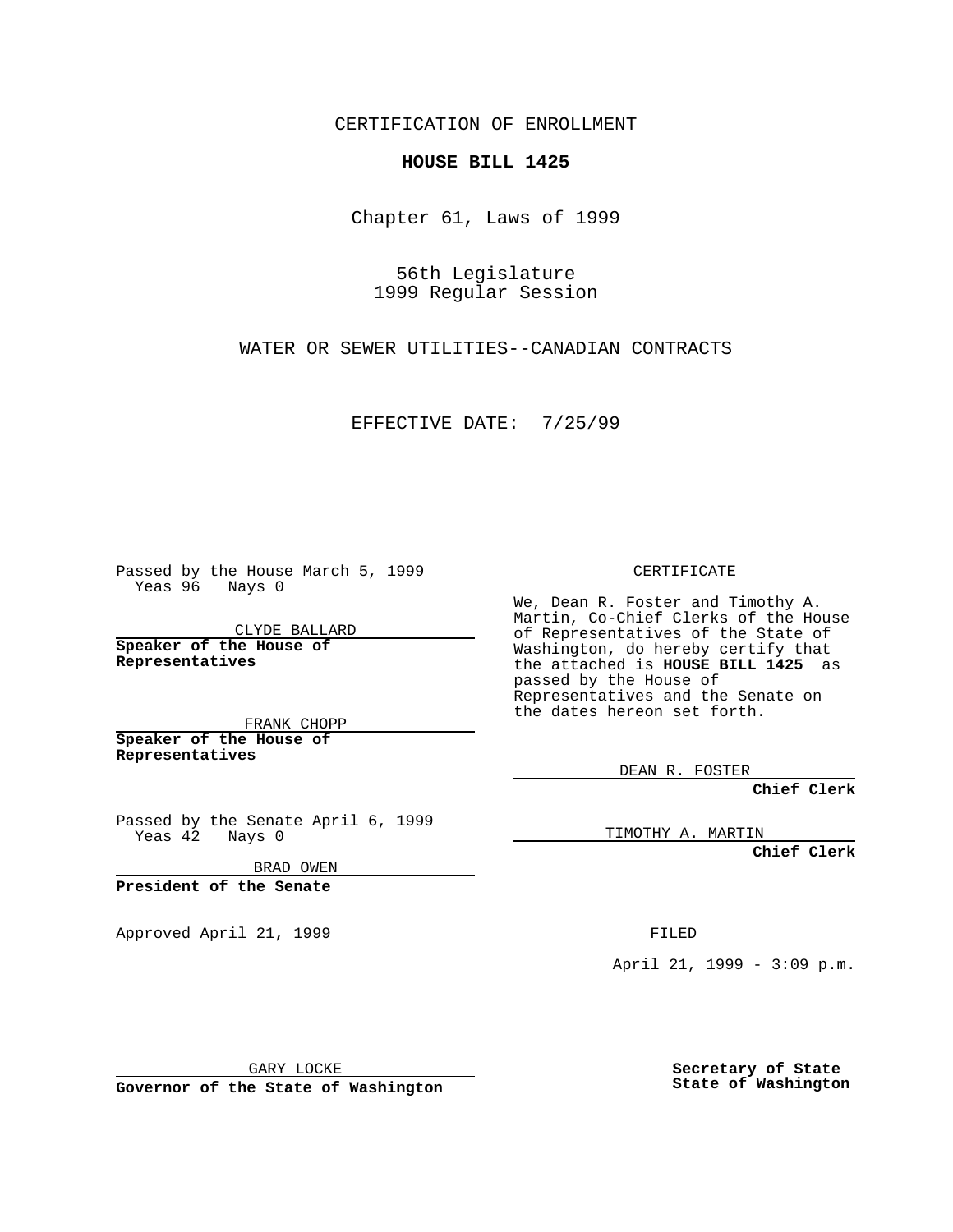## **HOUSE BILL 1425** \_\_\_\_\_\_\_\_\_\_\_\_\_\_\_\_\_\_\_\_\_\_\_\_\_\_\_\_\_\_\_\_\_\_\_\_\_\_\_\_\_\_\_\_\_\_\_

\_\_\_\_\_\_\_\_\_\_\_\_\_\_\_\_\_\_\_\_\_\_\_\_\_\_\_\_\_\_\_\_\_\_\_\_\_\_\_\_\_\_\_\_\_\_\_

Passed Legislature - 1999 Regular Session

**State of Washington 56th Legislature 1999 Regular Session By** Representatives Linville, Mulliken, Ericksen and Scott Read first time 01/25/1999. Referred to Committee on Local Government.

 AN ACT Relating to municipal water or sewer utilities; and adding new sections to chapter 35.92 RCW.

BE IT ENACTED BY THE LEGISLATURE OF THE STATE OF WASHINGTON:

 NEW SECTION. **Sec. 1.** A new section is added to chapter 35.92 RCW to read as follows:

 A city or town contiguous with Canada may contract with a Canadian corporation for the purchase of water and for the construction, purchase, maintenance, and supply of waterworks to furnish the city or town and other areas within its water service area, and inhabitants thereof, and residents of Canada with an ample supply of water.

 NEW SECTION. **Sec. 2.** A new section is added to chapter 35.92 RCW to read as follows:

 A city or town contiguous with Canada may contract with a Canadian corporation for the discharge of sewage from all or any portion of the city's or town's sewer service area into the sewer system of the Canadian corporation. A city or town contiguous with Canada may contract with a Canadian corporation for the construction, operation, or maintenance of sewers and sewage treatment and disposal facilities